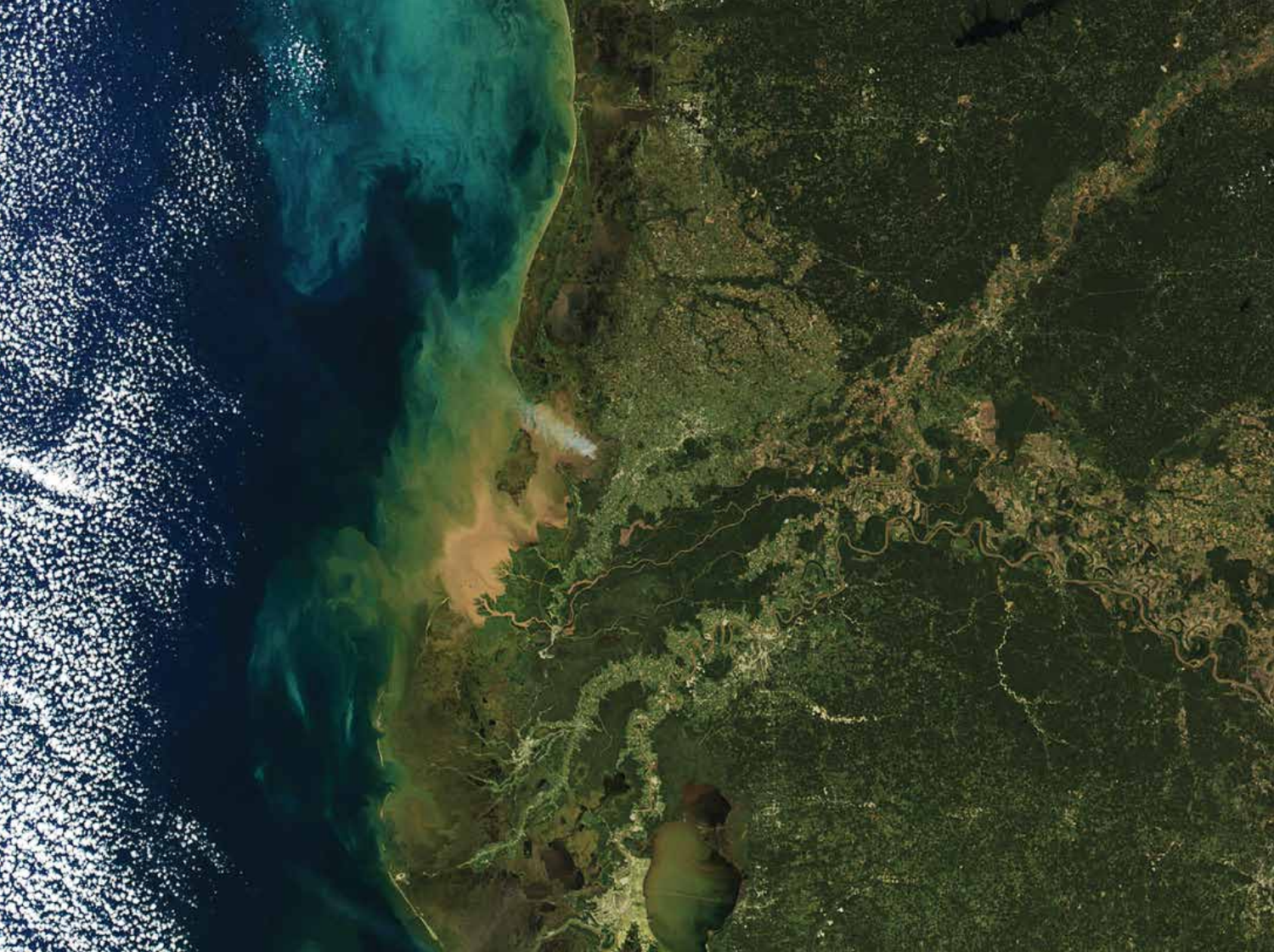



BY JOAN MEINERS

CONSERVATION

AND THE MURKY FUTURE

OF LOUISIANA'S

EMBATTLED COAST

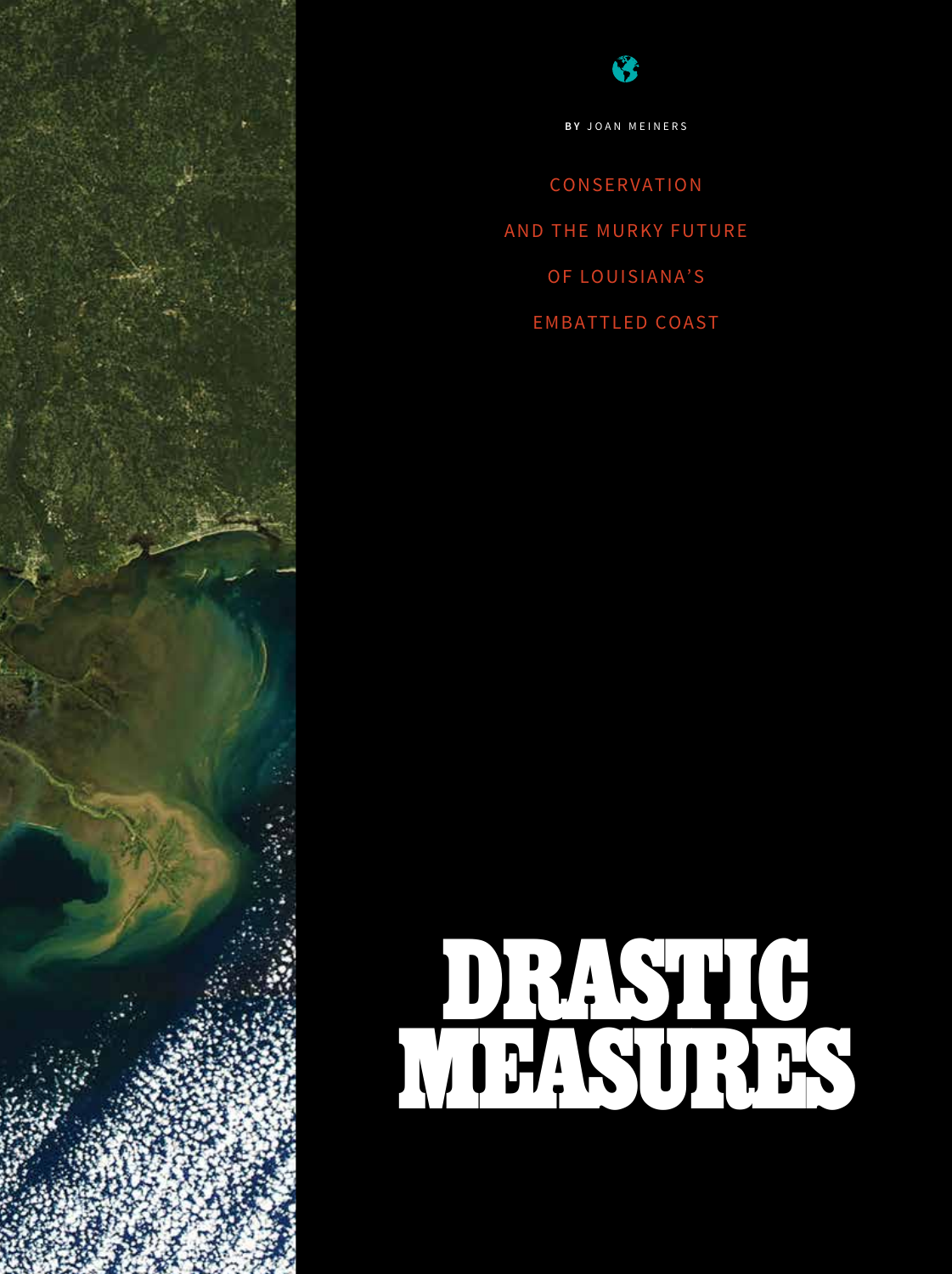# **THE <u>THE</u> LOUISIANA COAST**

is many things to many people. Home. A livelihood. Vacation. Beauty. A breath of fresh air. With over 7,000 miles of squiggly coastline — more than any other U.S. state besides Alaska and Florida — Louisiana waterways are a paradise to not only sportsmen, but also businessmen, nature-lovers and, of course, nature itself. Louisiana wetlands are home to the iconic American alligator, several species of snapping turtles, brown pelicans, great blue herons, great egret, osprey, a range of migratory songbirds, as well as coyotes, muskrat, bobcats and even the elusive black bear.

But the hard truth, for us and all of these critters, is that this coastline is vanishing. Since the 1930s, the state has lost an estimated 2,000 square miles of coastal marsh — the size of the state of Delaware which has caused myriad problems ranging from what to do about ownership and taxes on that square mileage to how to manage shrinking resources for fisherman whose livelihoods depend on them.

"One of the things you might have heard over the years is that Louisiana loses a football field of wetlands every hour," said Alisha Renfro, staff scientist at the National Wildlife Federation. "Now it's about every hundred minutes that we lose a football field of wetland."

That slight slowing is thanks in part to billions of dollars of state restoration programs, relatively mild hurricane activity in recent years and fewer wetlands left to disappear. But it doesn't mean we're in the clear.

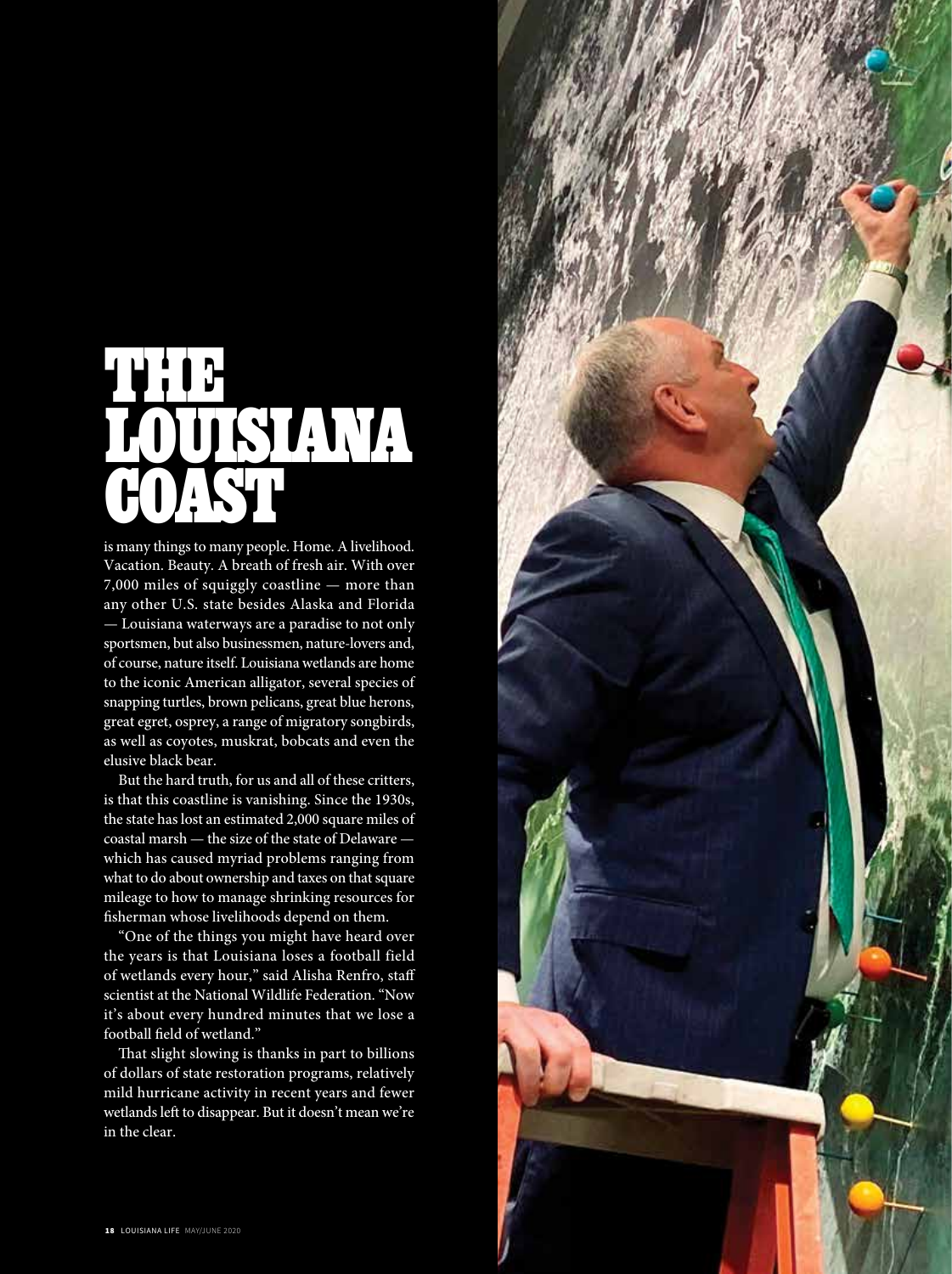**Gov. John Bel Edwards sticks a large pin to show the location of the Maurepas Swamp. A council created to allocate money paid after the BP oil spill voted to give \$130 million to link the state's secondlargest coastal swamp back to the Mississippi River, providing fresh water and sediment to nourish it.** 

PHOTO COURTESY COASTAL PROTECTION AND RESTORATION AUTHORITY VIA AP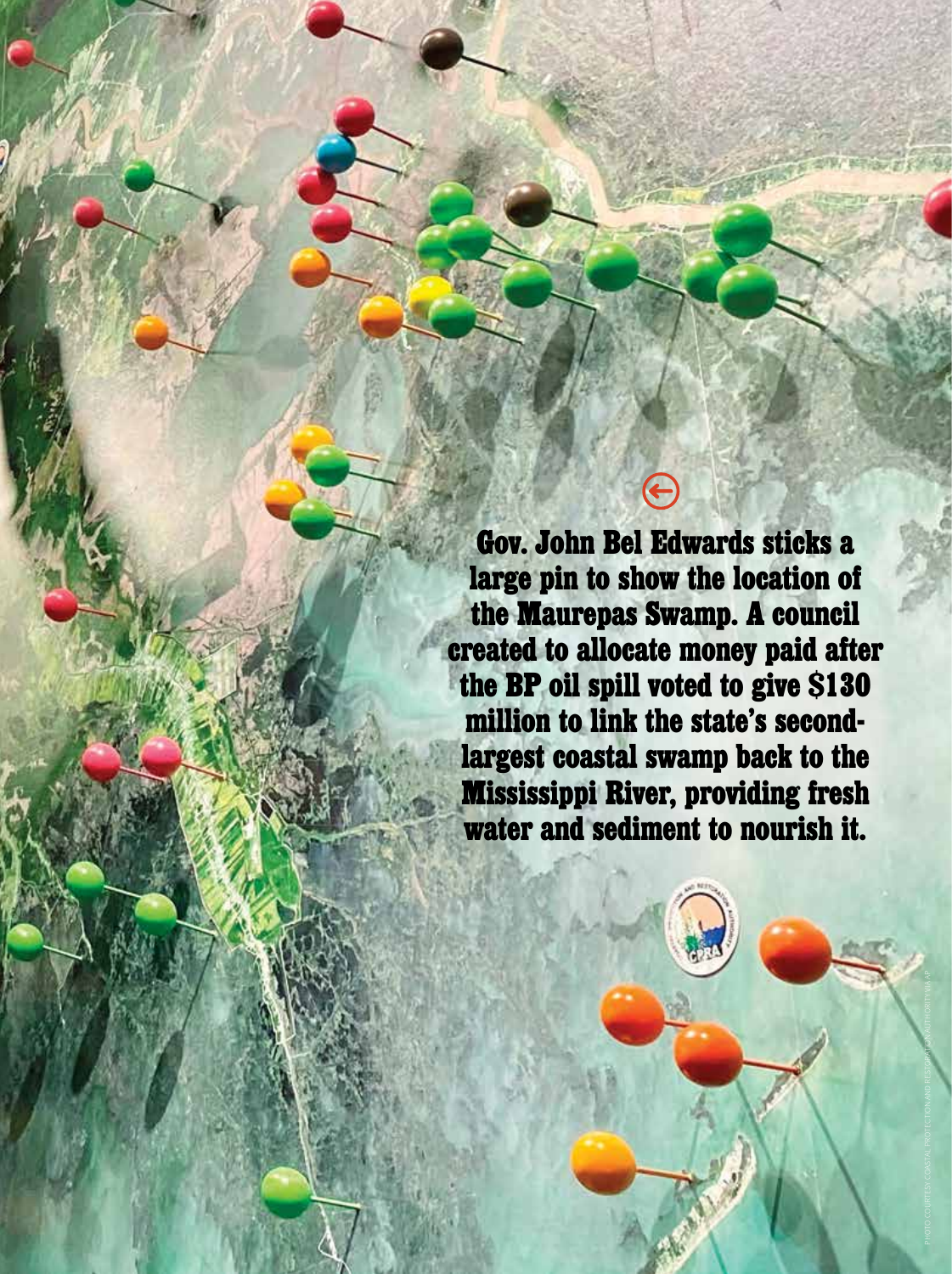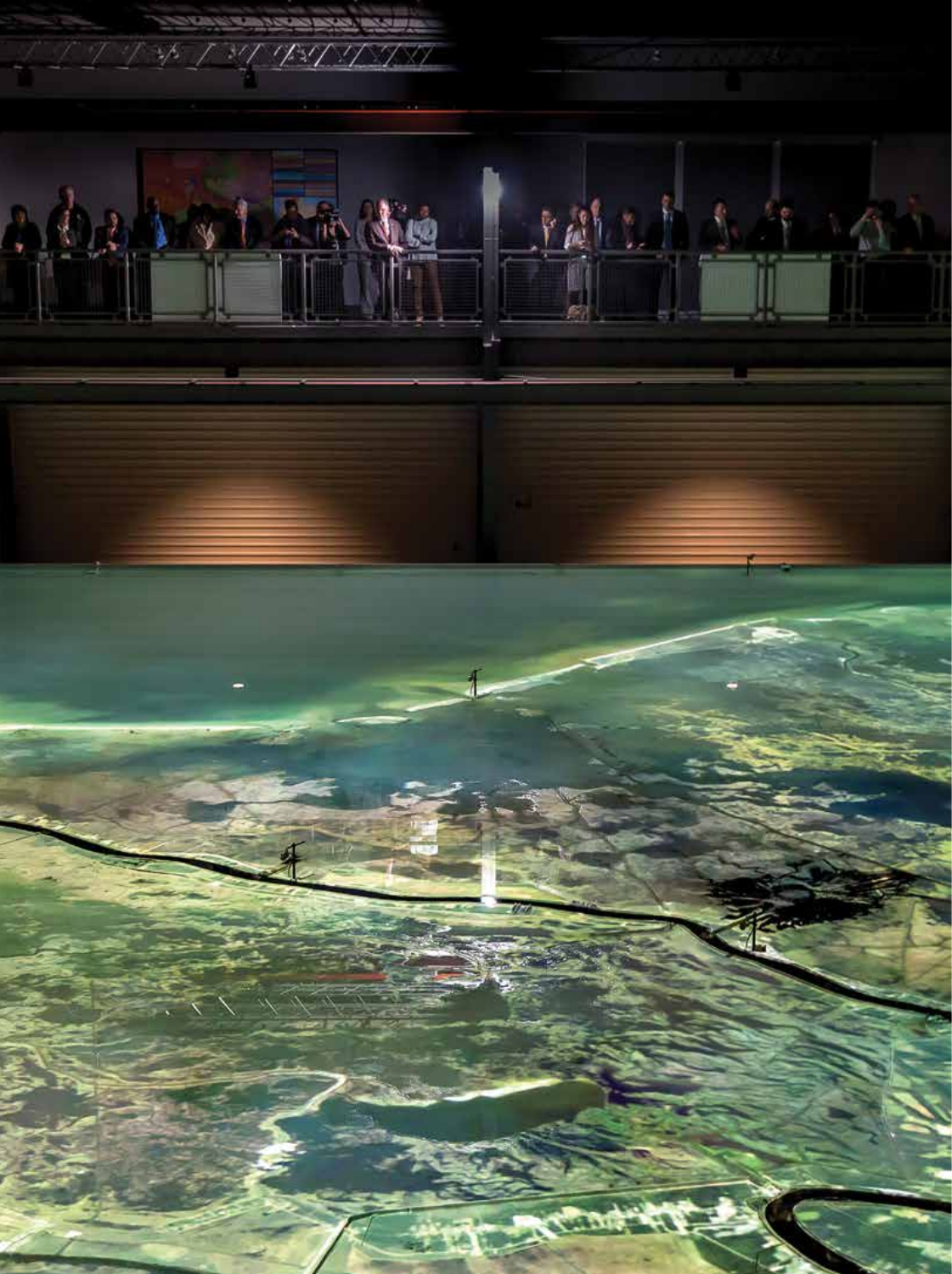**At the LSU Center for River Studies, Scientists have built the birdfoot delta in an indoors space the size of two basketball courts. It is an exact replica of the Mississippi River from Donaldsonville to the Gulf of Mexico.** 



The natural state of the Mississippi River Delta in Louisiana is one of regular flooding. Historically, several times a year in response to snow melt or rain to the north or storm surges from the south, the river would swell beyond its banks, fanning out in a thin layer over the surrounding delta and carrying fine sediment out of the river channel with it. This sediment built land.

In 1927, a devastating flood gave way to the Flood Control Act of 1928. Miles of levees were built to prevent the Mississippi River from overtopping its banks. As a result, it no longer fans out over the delta and it no longer brings sediment to the marsh plants that root themselves in it. The new, channelized shape of the river delta is referred to as a "birdfoot" delta because the levees guiding the river constrict it to one path through the delta, a bird leg, which then splits into three talon-like channels as it reaches the Gulf of Mexico, which resemble a bird's foot.

At Louisiana State University, scientists have built the birdfoot delta indoors, in a space the size of two basketball courts. With one foot of the model equal to one mile of the actual river, it is an exact replica of the Mississippi River from Donaldsonville south to the Gulf of Mexico. It has levees and plastic sediment particles and it can match the scaled flow of the river at any time through history.

"We know, for example, that the average moving velocity of water moving down our model river is one twentieth the average velocity of water moving down the actual river," said Clint Willson, director of the Center for River Studies. "If you tell me today the river is moving at one million cubic feet per second, we know exactly how much water to put into our model river to replicate that at model scale."

Willson runs experiments using the river model to determine how changes to river flow and sediment load might build land or leave marshes to erode away. Next he intends to run a simulation of the Mid-Barataria River Diversion project, which will divert freshwater and sediment from the Mississippi River, through a series of channels just north of Ironton out into the Barataria Basin, which has been depleted of sediment since the levees were built. The experiment will run for fifty years in model time — about 50 hours in real time — and tell his team how much land, and where, the project is likely to produce.

But just one project won't do the trick, Willson says. Addressing the threats facing the coast will require many different kinds of projects, implemented by many generations of Louisianans.

"We [the Center for River Studies] are also educating and producing students and graduates who have a better appreciation for our coast and the relationship between engineering and ecosystems," said Willson. "We want to be a creative and innovative hub, helping educate the next generation of scientists and engineers who are going to be working on these problems."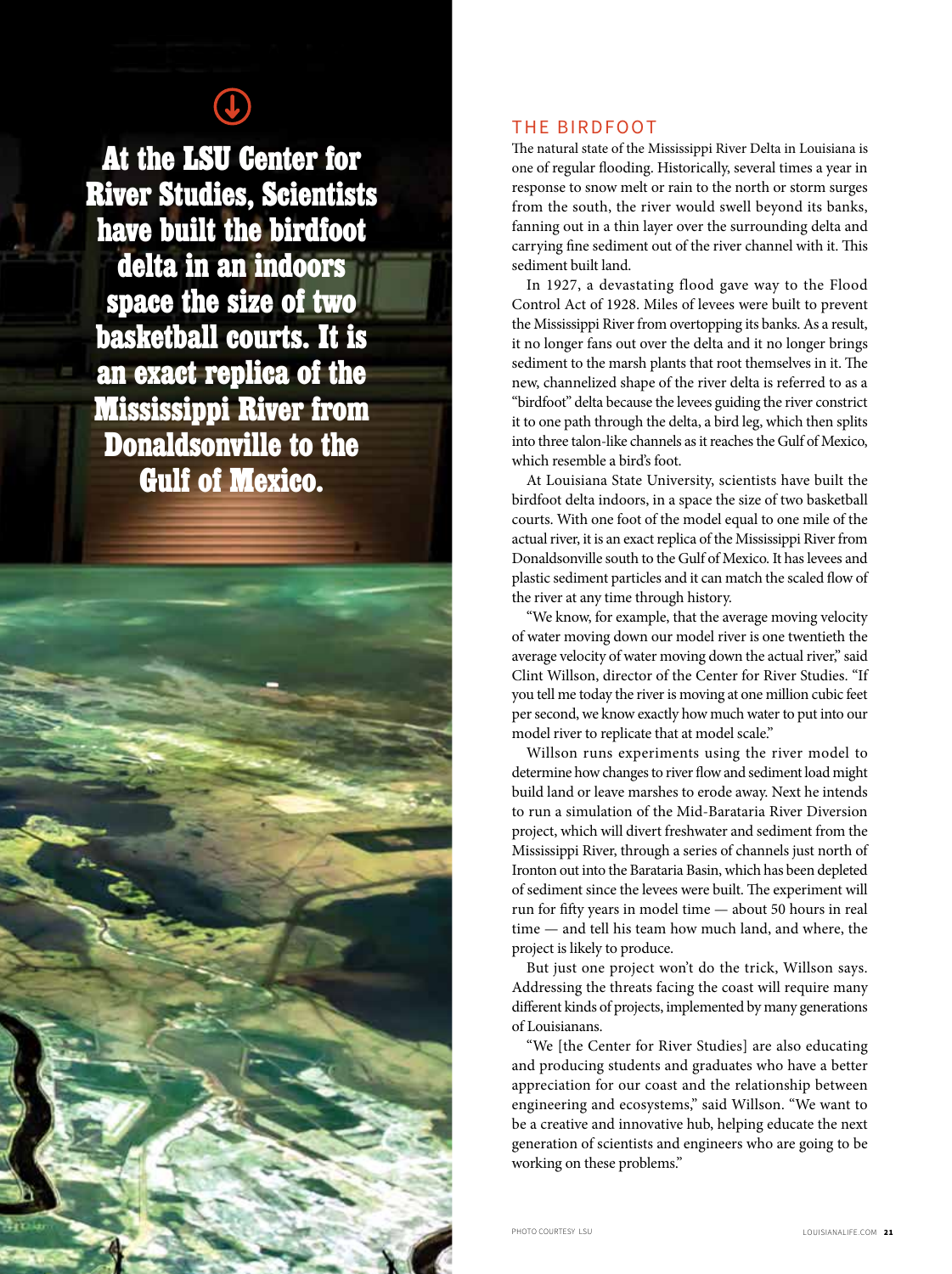#### THE PROBLEMS

The task for the next generation of Louisianans is complex. Scientists say that the situation at the coast is an interplay of sea level rise and subsidence (sinking) with coastal erosion from storms, oil and gas development and the retreat of marsh plants.

The marsh plant Roseau cane, for example, makes up much of the front-line of defense against increasingly severe tropical storms. It's one of the state's most hardy and widespread wetland plants, and it is currently being attacked by an invasive scale insect that, as of 2017, had decimated 100,000 acres of Roseau cane in Plaquemines Parish alone. Scientists aren't yet sure how to combat the scale insect, and it might not be the only culprit behind the reed's retreat anyway: toxins in the soil (as from old oil spills), rising sea levels and increased salinity due to freshwater diversions may also be causing wetland plants to die back or fail to take root.

"The estuaries are sinking and no longer recruiting young trees because they're too deep," said David Muth, director of the Gulf Restoration Program at the National Wildlife Federation.

Sea rise is a result of thermal expansion of the ocean as average global temperatures increase, and glacier melt causing more of the world's water to be in the sea as liquid rather than bobbing at its surface in ice form. Saltwater intrusion is also human accelerated, in two ways: diverting fresh river water from where it once flowed allows salt water to advance, and digging canals for oil and gas rigs or shipping vessels opens up passages for saltwater, too, to travel inland, disrupting plant and fish reproduction in near-shore estuary waters.

"What you end up with [by dredging] is a canal that used to be wetland, and what was there piled up on either side of it, and that's not wetland either," said Denise Reed, a coastal geomorphologist at the University of New Orleans and 2020 Louisiana Life Louisianian of the Year, who has worked in Louisiana coastal wetlands for 35 years. "So, you've immediately contributed to land loss."

Reed worries that if the combination of coastal erosion, sea rise and subsidence continues, "we could lose a whole lot more land." She is also concerned that "we don't really have any technology for reversing subsidence." A 2017 report by the Geological Society of America found that, on average, coastal Louisiana is currently sinking by about 9 millimeters, or nearly 4 inches, per year.

The rising sea, sinking soil and retreating marsh leave Louisiana vulnerable to a host of changes, and less of a good host to wildlife. Rising saltwater closer to shore is changing what can live there. And less life out in the marshland means less of a barrier between humans and hurricanes.

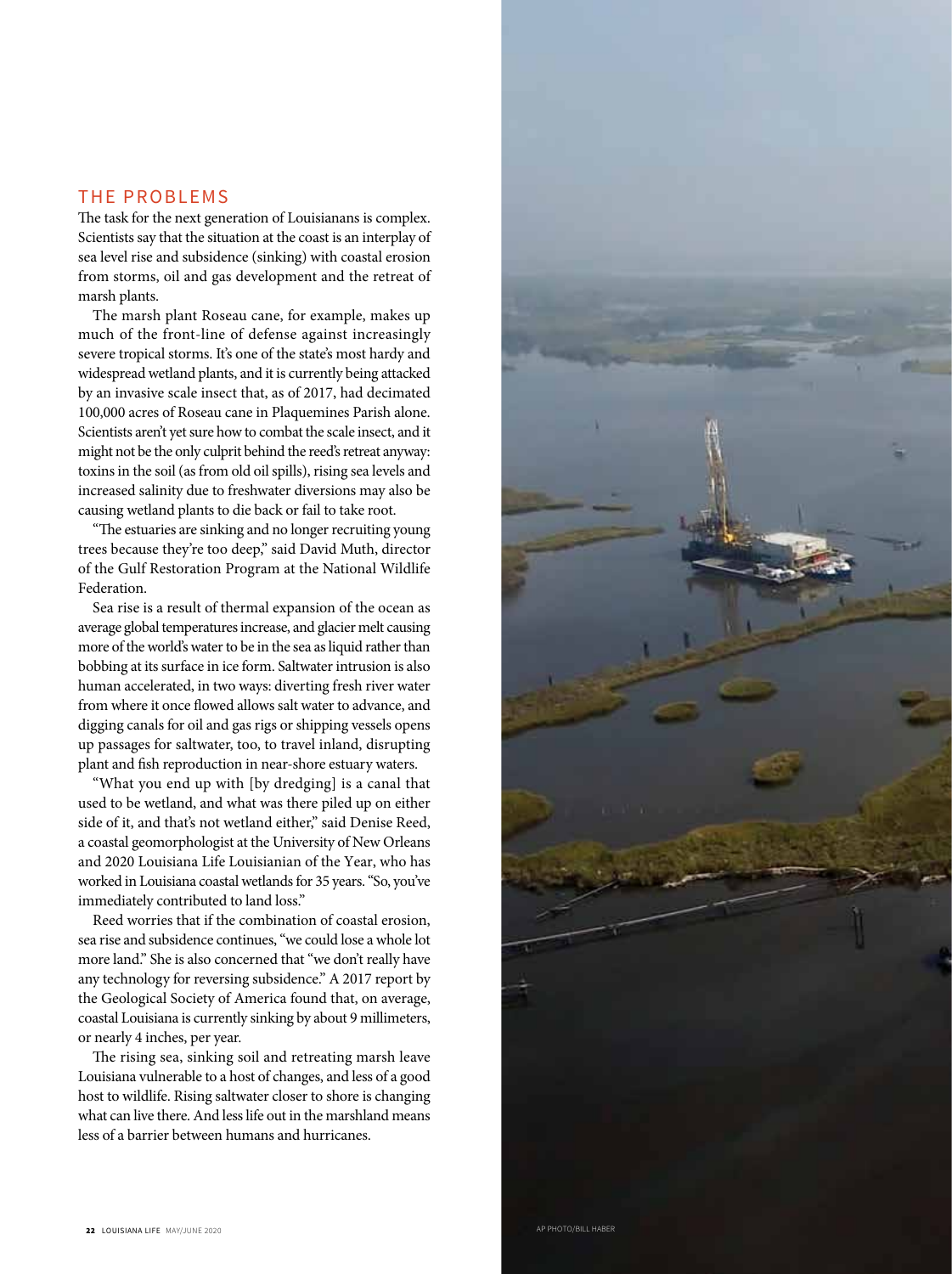**Digging canals for oil and gas rigs or shipping vessels opens up passages for saltwater to travel inland, disrupting plant and fish reproduction in nearshore estuary waters.** 

 $\mathbb{R}$  and  $\mathbb{R}^n$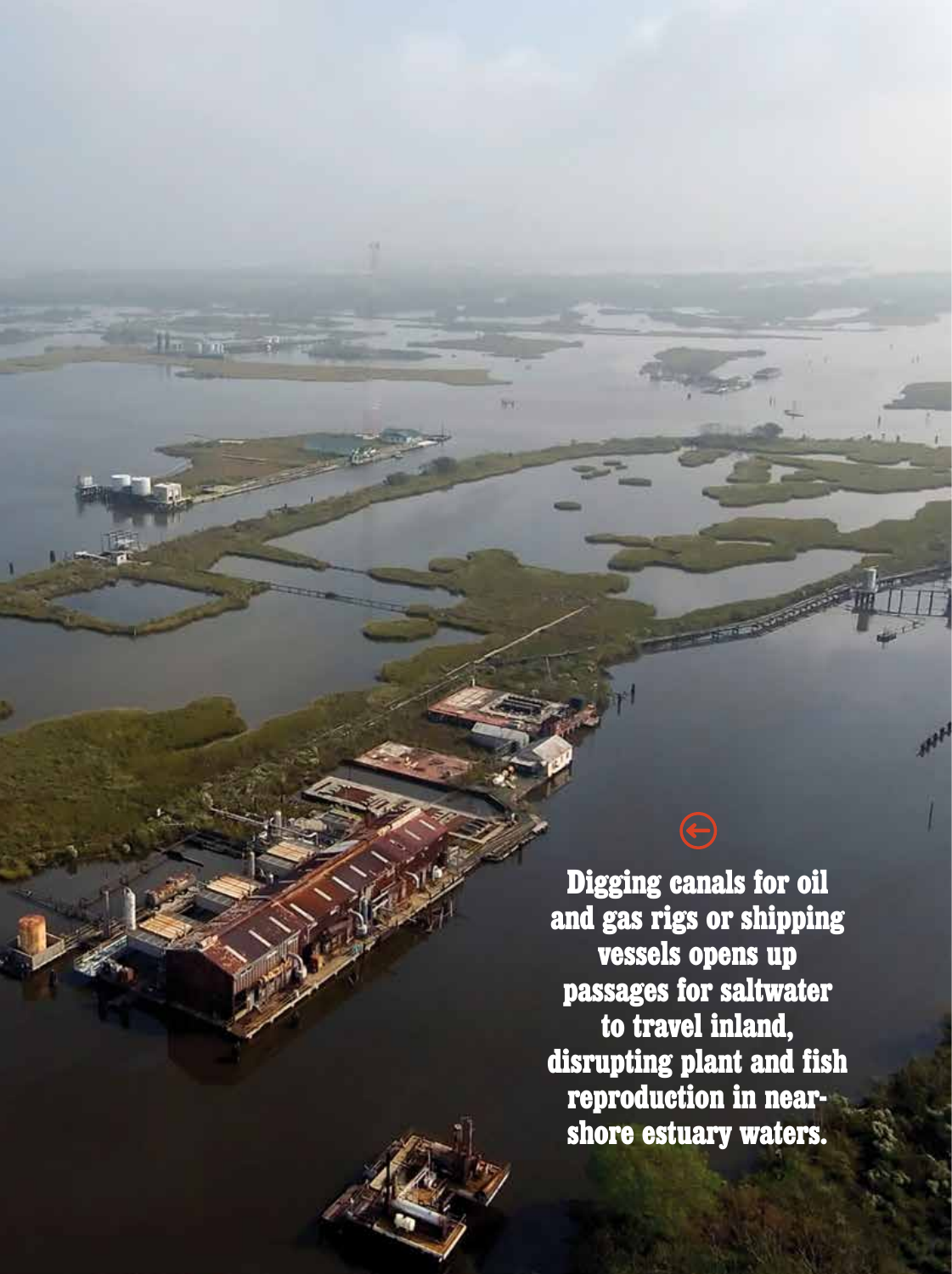#### **THE BLAME**

The coastal system worked beautifully before humans intervened with dredging and levees and contributions to climate change, said Muth. While diverting the Mississippi and the Atchafalaya Rivers with a complex system of levees and dams to prevent flooding in settled areas temporarily saved inland homes, it created the main cause of our vanishing coast.

"The whole [delta] system is built on a steady annual influx of sediment," said Muth. "None of the sand that reaches the Gulf now is in shallow enough water to be recruited [into land]. The whole system worked beautifully for 140 million years until we started tinkering with it 300 years ago. So, we have to fix all that."

Fixing that, though, puts some industries under water. The answer is not quite as simple as just putting freshwater and sediment back where they were, because now there are communities and fishing practices and businesses in the way.

Development by the oil and gas industry has also been implicated in worsening saltwater intrusion, the degradation of marsh ecosystems and the natural process of subsidence. A 2015 report by the New Orleans Geological Society named oil and gas extraction as one of the primary causes of subsidence, since removing liquid from underneath the surface causes settling of the sediment to a lower level.

Solutions to this problem are muddied by the fact that, according to a 2018 Grow Louisiana Coalition report, the oil and gas industry employs nearly 45,000 Louisianans. Since the Deepwater Horizon oil spill 10 years ago and the resulting \$20.8 billion environmental settlement, the oil and gas industry is also a major source of funding for some coastal restoration projects that otherwise might not be possible.

"The money that comes to Louisiana for coastal restoration has a lot of strings attached to it," said Simone Maloz, Executive Director of Restore or Retreat. "Funding is also based on oil and gas prices, so when that industry goes down, this funding goes down."

### **THE SOLUTION**

There are no easy answers for Louisiana. But there are a few billion dollars earmarked for finding the best ones. Since the devastation of Hurricane Katrina, Louisiana has developed a new coastal master plan every five or six years to manage coastal restoration and hurricane surge risk reduction. The most recent plan, released in 2017, has a \$50 billion budget: \$25 billion for restoration and \$25 billion for risk

## $\bigcirc$

**The marshes and swamps that buffer New Orleans from the Gulf of Mexico still show evidence of Katrina.**

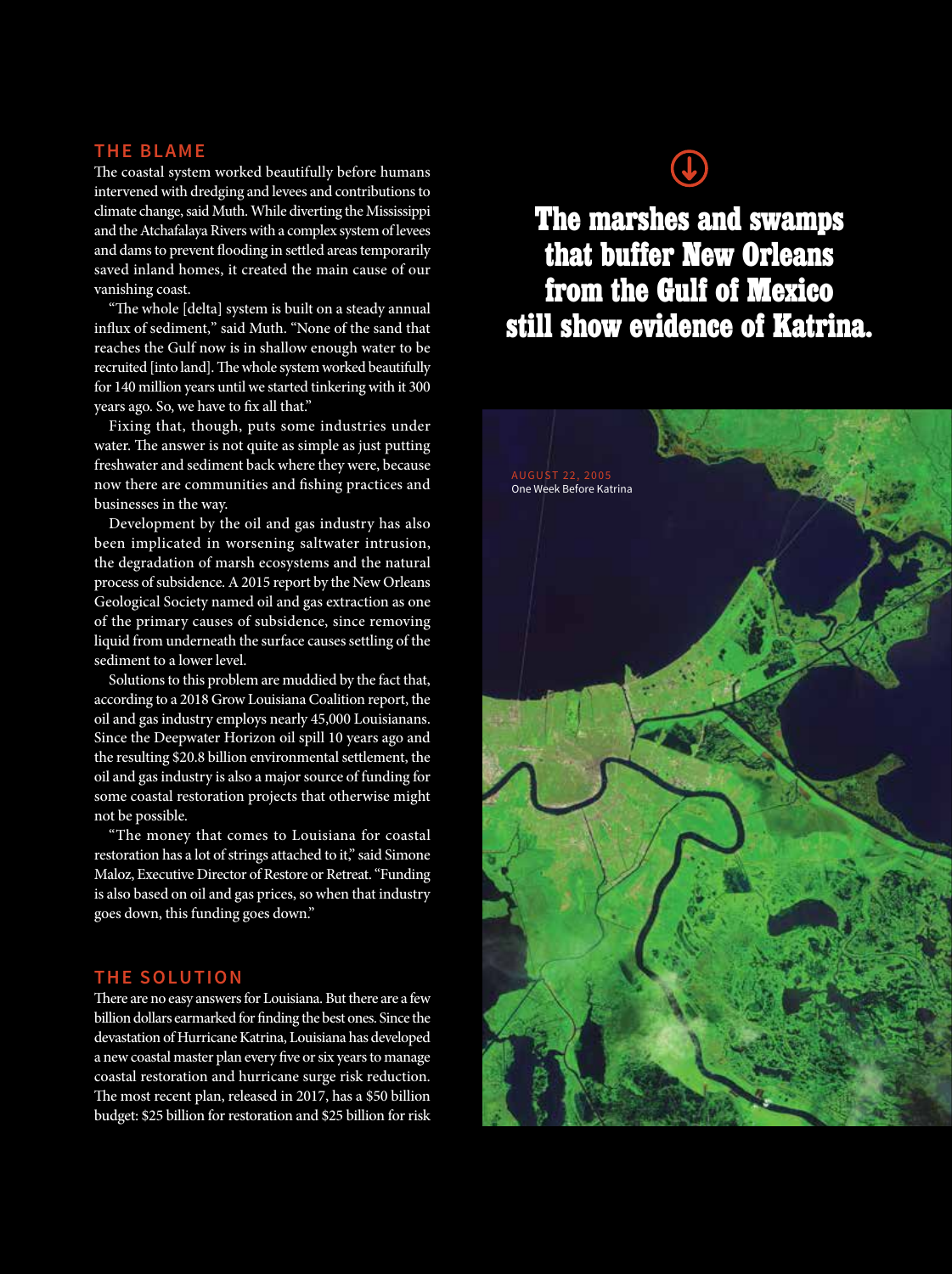reduction. The plan outlines proposed state projects that include diversions of freshwater and sediment from rivers to build wetlands, shoreline protection, ridge restoration, marsh creation, bank stabilization, oyster barrier reef creation and barrier island restoration, among others.

"The opportunity we have right now with the funding that's come through is to invest in some of these large-scale marsh creation projects and do river diversion to help offset loss," said Renfro.

According to Muth, the best way to restore the coast is to divert sediment, strategically, from the state's two major rivers — the Mississippi and Atchafalaya — into the wetland-dominated deltas that were created by floods before we built up the levees to stop them. But that will mean injecting freshwater into some ecosystems that have since adapted to saltier conditions.

"Many species that do best in the saltier end, like oysters, have moved steadily inland up the estuaries

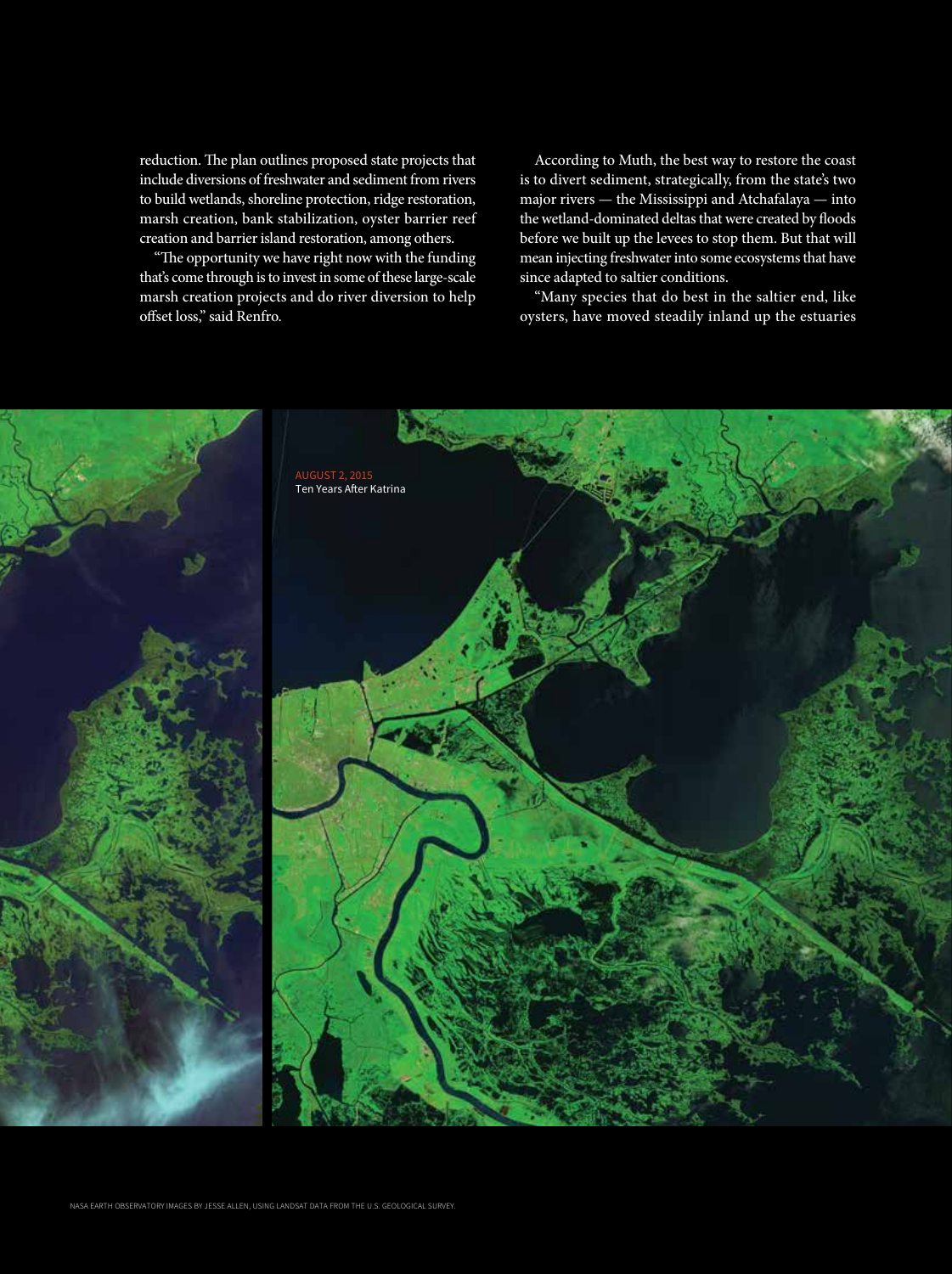and it's going to be extremely disruptive for the industries built around them to put freshwater back into those estuaries. The pushback is completely understandable," Muth said. "Of course, the alternative is to continue the current processes, which is a zero-sum game. There won't be any of those species to worry about and, of course, there won't be any humans around anyway."

Meanwhile sea level rise, which is expected to affect 41,000 homes, 99,000 people and \$36 million in annual property tax revenue in Louisiana by 2045, threatens to undermine every coastal rehabilitation project. The only known solution? Cutting global emissions to slow climate change.

#### THE PUSHBACK

"Certainly, oysters are a huge part of the cultural identity of Louisiana," said Brian Callam, director of the Louisiana Sea Grant Oyster Research Lab. "You can't walk through New Orleans without passing a restaurant trying to sell you a dozen charbroiled oysters."

Louisiana is likely to remain the dominant oysterproducing state for a long time, Callam says. "But we've seen downward trends on the public oyster reefs where there's not as many juvenile oysters available for farmers to transplant back to their leases."

The oyster industry is just one of the entities that will suffer when river and sediment diversion initiatives return fresh water from the Mississippi and Atchafalaya Rivers to parts of the delta. Other fishing industries, like shrimping, are likely to be hit even harder.

Callam says the fishermen he works with are oftentimes fourth and fifth generation water workers who have adapted their practices to the increased salinity of the coastline. They are struggling to know if their way of life is stable.

"It's hard to plan your business year to year, or five years or 10 years from now, when you have no idea what projects are going to be in place and how those are going to change the coast," he said.

But it is all part of a necessary and natural process, and the alternatives are much worse, says Muth.

"[Sediment diversion] doesn't mean that those species are going to disappear, they're just going to move," he said. "There's always going to be a zone where oysters can grow."

#### THE FUTURE

The outlook is not the same for everyone. Tribal communities on the coast, many unrecognized by state and federal agencies, are fighting today against rising seas and raging storms. Their homes and way of life are already threatened by delayed action on coastal goals.

"As we do the things we need to do to protect ourselves, it's important that we step in to help those who might be affected in other ways and do what we can to help them," reminds Steve Cochran of the Environmental Defense Fund.

Local scientists, though, are optimistic about the state's restoration and diversion plans.

"Since 2012, we've been using a pretty systematic, scientific approach to decide what projects [the state] should spend money on to restore the coast," said Reed. "We have been, I think, remarkably successful at developing predictive models that support this process."

Rudy Simoneaux, engineering division chief at the Coastal Restoration and Protection Authority of Louisiana, is likewise optimistic about what we can learn from both computer models and the Center for River Studies' 120-foot high-density foam river model.

"It's another tool in our toolbox that we're using to better understand the Mississippi River and how we can use it to rebuild and sustain our coasts," Simoneaux said, referring to the physical river model. "When you look at removing a part of the Mississippi River levee and actually flowing water and sediment down a man-made channel, that is a mega project. But if we can show our success, perhaps the federal government will think it's worth contributing."

Simoneaux says he hopes more funds might pour in from federal pots of money once the state can demonstrate success with current projects. Right now, even with the Deepwater Horizon settlement money, the state is shy of its \$50 billion for Coastal Master Plan projects. But money, and effort, is starting to flow.

"Over a billion dollars over the next couple years will be spent on coastal construction alone," said Maloz. "We're really starting to turn the corner from planning to implementation."

These efforts won't be enough without the global community also slowing the effects of climate change to help counteract sea level rise and the decline of marsh habitat. But for now, it's a good start.

"There's still a lot of work left to do," said Simoneaux. "But I am optimistic that certain parts of our coast will be sustained through the projects we have planned." $\blacksquare$